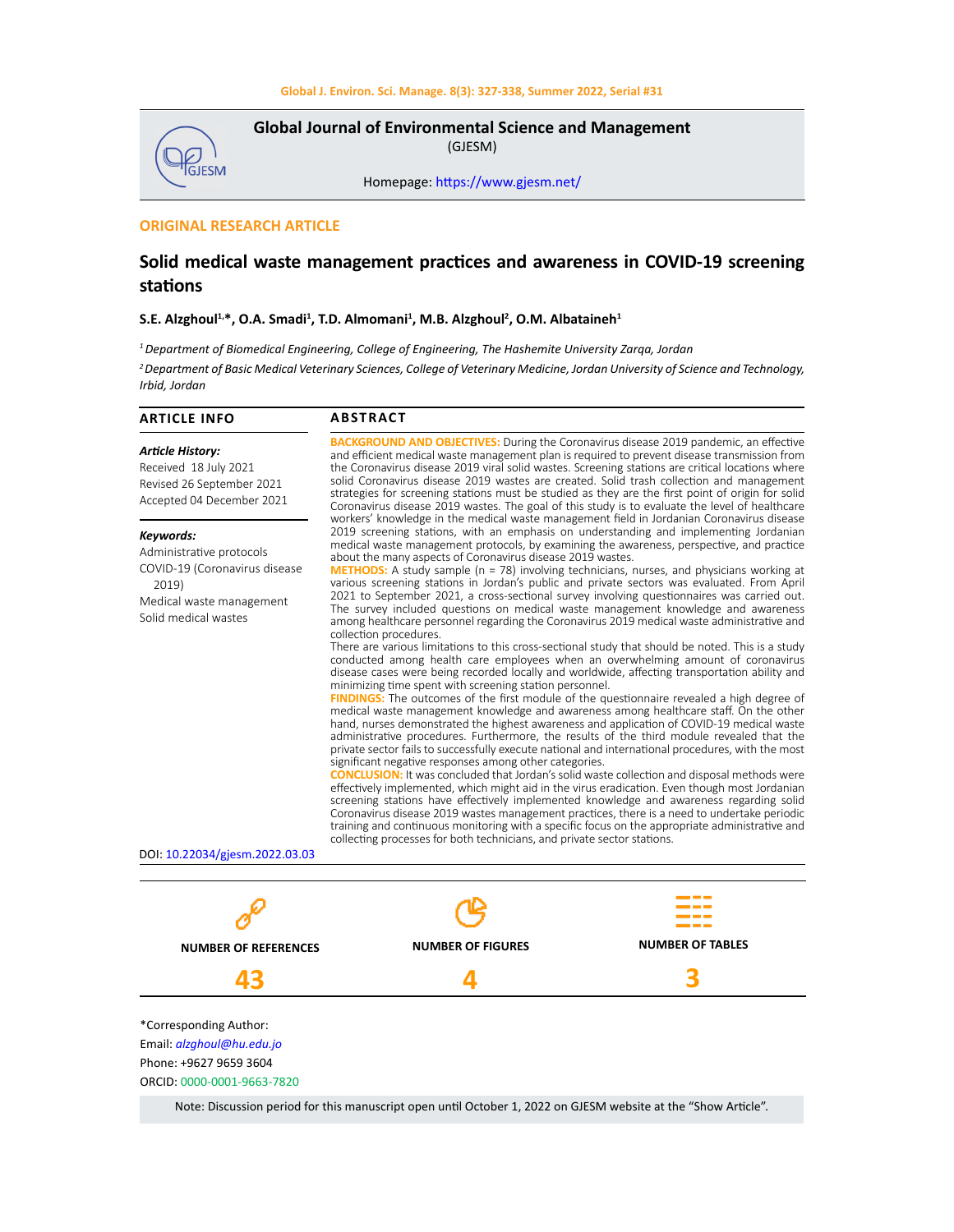#### **INTRODUCTION**

In recent years, public awareness of medical waste management has increased worldwide (Mihai, 2020). Medical waste includes any solid, liquid, or gaseous substance produced by healthcare institutions such as hospitals, medical centers, dental clinics, and medical labs. Before adopting medical waste management rules, medical waste was commonly combined with other municipal wastes and deposited in household trash cans, and inadequate treatment techniques were used (Ilyas *et al.,* 2020). There are two categories of medical waste: normal non-risk trash and hazardous waste. The healthcare sector produces 75–90% of nonrisk or general healthcare waste (Prüss *et al.,* 2014). The World Health Organization (WHO) and the United States Environmental Protection Agency (USEPA) classify the remaining 10–25% of healthcare waste as hazardous or particular waste (Prüss *et al.,* 2014). According to the WHO, healthcare waste should be treated as special waste and kept apart from regular garbage. Medical waste could include highly infectious pathological and anatomical waste, genotoxic waste, sharp waste, chemical waste, pharmacological waste, radioactive waste, waste with high heavy metal content, and general healthcare waste, the majority of which are toxic, harmful, or infectious. Despite their small number, contagious and highly infectious medical waste, such as dirty needles and other sharps, can transfer diseases to healthy people. If medical waste management is not correctly done, all the rubbish might become infectious and dangerous (LaGrega *et al.,* 2015). Hazardous chemical wastes can pollute the environment (water, air, and soil), emit unpleasant odors, and spread diseases like cholera, human immunodeficiency virus (HIV), and hepatitis B and C (Babanyara *et al.,* 2013). According to WHO estimates, injection with contaminated syringes caused 21 million hepatitis B infections, 2 million hepatitis C infections, and 260,000 HIV infections in 2000 (Shinee *et al.,* 2008). Because of these hazards, determining acceptable procedures for the safe treatment of medical waste is critical to preserving human health and the environment. The emergence of the Coronavirus disease 2019 (COVID-19) has resulted in an increase in the medical waste throughout the world as well as amounts of household hazardous and plastic trash, suggesting a critical need for proper waste management, which is often overlooked (Sarkodie and Owusu, 2020; Prata *et al.,* 2020). The increased use of personal protection equipment (PPE) has been linked to a considerable rise in pollution load, which has been responded to by different community-based preventive policies and measures (Haque *et al.,* 2021). A good medical waste management system should consider clinical waste generation and disposal options, efficient segregation, handling, storage, safe transportation and treatment, improved monitoring and tracking techniques, emergency plans, and the need for staff training and awareness programs to manage medical wastes effectively. A professional should oversee the medical waste management system to verify that the management plan's criteria are followed (Neumeyer *et al.,* 2020). The epidemic has altered the dynamics of trash creation, posing challenges for governments and waste management personnel (Sharma *et al.,* 2020; Agamuthu and Barasarathi, 2020). During an outbreak, various forms of healthcare and hazardous waste are produced, such as contaminated masks, gloves, and more non-infected goods of the same nature (UNEP, 2020). A record amount of healthcare waste has been documented as a result of the large epidemic; on the other hand, because of many lockdowns throughout the epidemic, air quality was improved, which is seen as a beneficial influence (Isaifan, 2020). The COVID-19 outbreak in China is believed to be increasing healthcare waste from personal protective equipment such as gloves, face masks, and safety goggles due to an increase in personal protective equipment and quick disposal after use. Due to the massive increase in daily waste (over 240 metric tons) and a six-fold increase in hospital discharge trash, the influx of COVID-19 patients allegedly led to the construction of garbage plants and the deployment of 46 mobile waste treatment facilities in China (Sarkodie and Owusu, 2020; Filimonau, 2021). The WHO and the United Nations (UN) Model Regulations categorized COVID-19's medical waste as Category B, which refers to an infectious particle that is not capable of producing serious sickness, life-threatening, or dangerous disease in otherwise healthy animals or people when exposed to it (Gao *et al.,* 2020). Waste is mostly disposed of at hazardous waste dumps in third-world countries, which are regularly frequented by "rag-pickers" with no PPE, which can spread the infection and make contact tracing difficult (Tripathi *et al.,* 2020). As a result, prospective policy responses, and other approaches to trash collection and disposal locations are required for creating strong adaptation and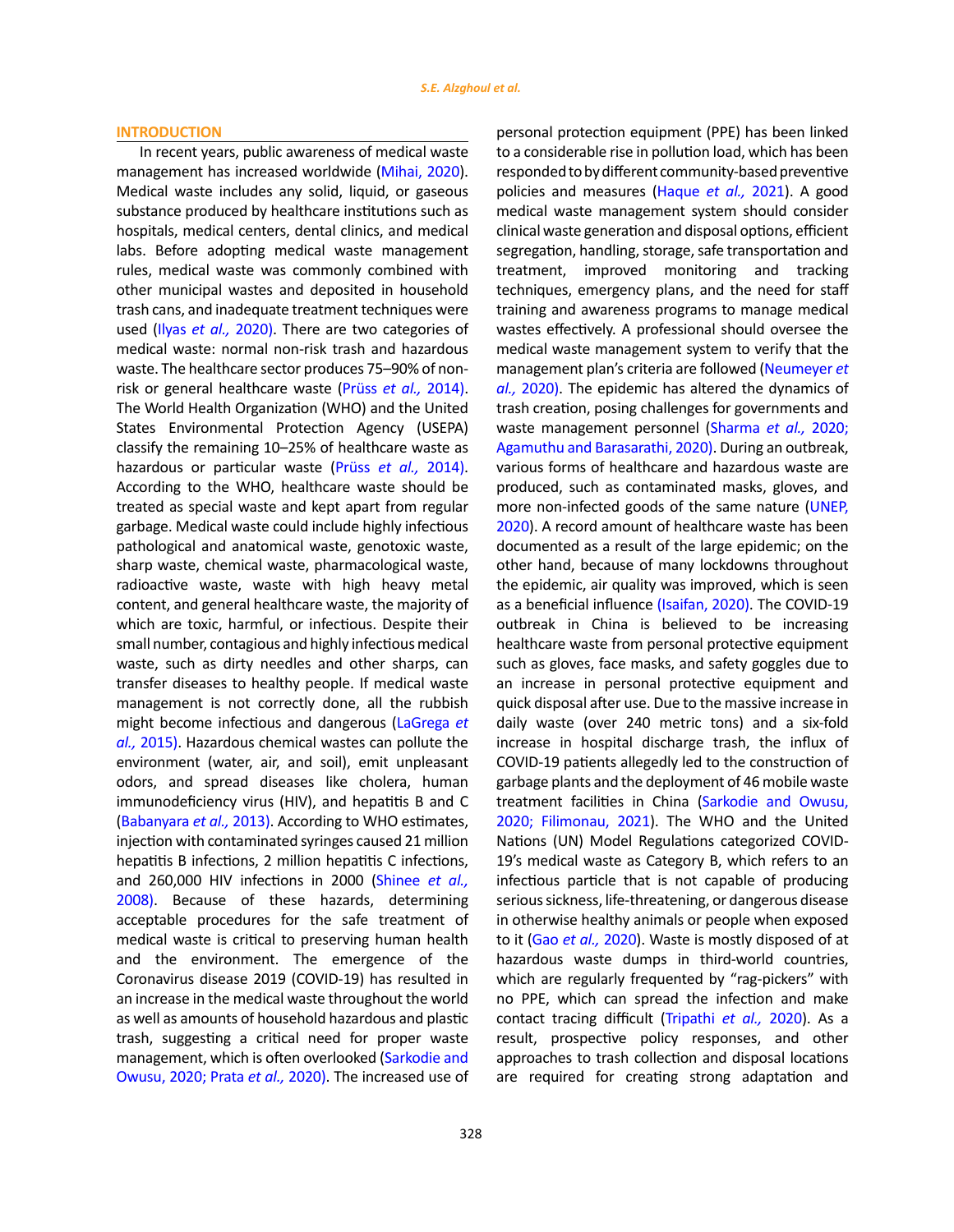management of waste disposal amounts produced by various healthcare and home units in this area of the world (Ramteke and Sahu, 2020). On the other hand, governments have recognized the significance of solid waste management during the disease epidemic in developed countries and have developed various strategies to address the problem. For example, to ease the pressure on the local garbage system throughout this epidemic, residents in Austria are being advised to reduce disposal creation and separate waste as much as possible. The British government has released COVID-19 regulatory policy statements for municipal governments and waste collectors. These recommendations focus on prioritizing waste flow, increasing temporary storage capacity, proper disposal, modifying the solid waste incinerator to treat COVID-19 hazardous waste, and communicating with communities (Kulkarni and Anantharama, 2020). Following the COVID-19 epidemic, updated waste management requirements were implemented globally (Kulkarni, 2020). For example, according to the amended Italian standards, the municipal waste streams generated by houses must be classified into two major groups. One group is waste produced by COVID-19 confirmed cases in mandatory quarantine, while the second is waste generated by residences without COVID-19 confirmed persons. First group trash is typically processed by a small number of companies who gather it using standardized containers and adequate sterilization. Those waste standards encourage waste disposal in a double-layer container instead of segregation at the site of the confirmed COVID-19 cases. Furthermore, the second category of waste is being gathered in a different collecting system. Sheets, masks, and disposable gloves should be included in the residual waste stream and transported in double-sealed bags (Singh *et al.,* 2022). The Jordanian Minister of Health adopted local medical waste management legislation in October 2001. The goal of these rules is to keep medical waste management and disposal under control. The critical criteria defined by these regulations are categorizing medical wastes and managing medical wastes inside the healthcare institution. This domain includes medical wastes, separation, collection, storage, transportation, and disposal (JMWMRA, 2001). These instructions describe medical waste as well as the scope of each instruction. According to their classification, the instruction regulates all stages of

proper and safe handling of medical wastes from generation to color-coded plastic bags and containers, packing, storing, transporting, and treatment, either by incineration or using alternative environmentally friendly techniques like autoclaving or microwaving. These guidelines establish criteria that all healthcare waste producers must follow to protect public health. Community protection against COVID-19 infection is a top concern for Jordan's government. As a result, medical waste and ordinary garbage from labs, health institutions, quarantine, and isolation centers run the danger of harboring germs that might infect the general population if not correctly disposed of. If the infectious microbe is not effectively confined within the laboratory or if accidents or emergencies occur, then the infected microorganism may be released into the environment. Medical laboratories, quarantine and isolation units, and inspection stations will be obligated to follow specific processes, emphasizing the proper waste management of hazardous substances, sample transport protocols, and workers washing before leaving the workplace and returning to their communities. The Environmental Health Department of the Ministry of Health (MOH) examines each healthcare facility's medical waste management and disposal systems to check if they meet the World Bank Group's standards and the current WHO COVID-19 regulations. Where these processes are not being implemented inside a healthcare facility, the MOH ensures that any necessary technical support or tools will be provided (JMWMRA, 2021). Severe acute respiratory syndrome coronavirus 2 (SARS‐CoV‐2), specimens are collected from potential COVID-19 patients by swabbing the upper or lower respiratory tract as an initial diagnostic technique. Upper respiratory tract, including nasopharyngeal samples are recommended for most patients while lower respiratory tract samples such as sputum, endotracheal aspirate, and bronchoalveolar lavage are recommended for special clinical circumstances (NCoV-2019, 2019). COVID-19 specimens must be placed into a sterile transport tube containing a viral transport medium as soon as feasible. Good quality diagnostic samples are essential for accurate screening and future study. Therefore, specimens should be obtained by competent professionals. All respiratory specimens should be labeled appropriately and transferred to the laboratory within three days of the collection while remaining at a low temperature (Gao *et al.,* 2020; Abu-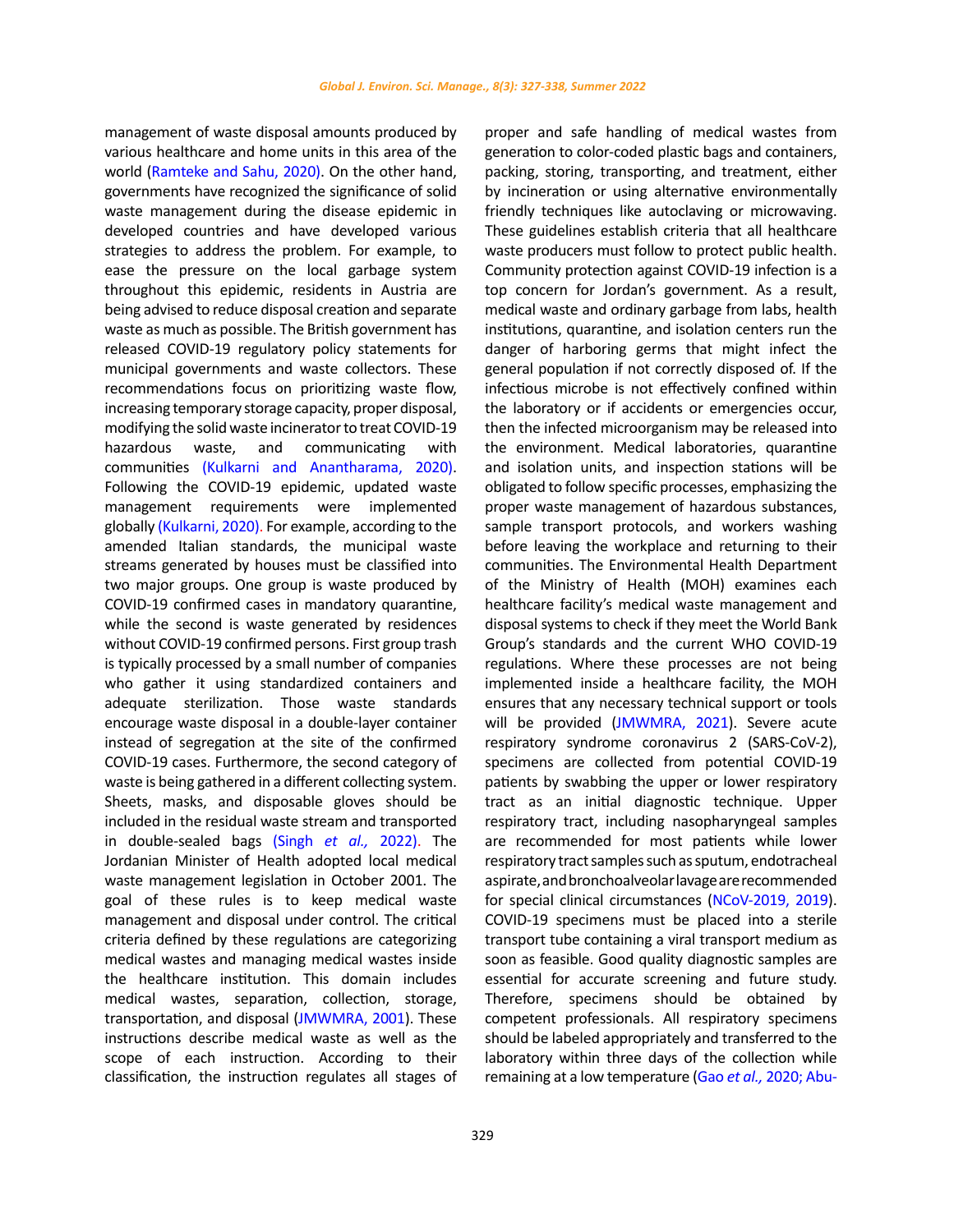#### *Solid medical waste management for COVID-19*



Fig. 1: Geographic location of the study area in the Jordan's central and northern regions in Amman, Zarqa, and Irbid of Jordan

Qdais *et al.,* 2020). Given the severe danger of COVID-19 samples, they must be tested immediately, and it is strongly recommended that the samples collectors contact the medical laboratory or recipients before submitting the specimens, along with a request form, to guarantee correct and efficient handling and treatment (CDC, 2021). The purpose of this study is to assess COVID-19 medical waste knowledge and management in Jordanian screening stations, with a particular focus on understanding and implementing the critical steps of medical waste management. These steps are well-defined and conveyed to technicians, physicians, and nurses who work with patients, medical equipment, and medical waste. This study also intended to verify the knowledge of ostensibly highly skilled medical staff and observe the waste data collection stage (the first stage of waste handling). The survey results will be used to analyze and evaluate the efficiency of medical waste treatment management. Any breach or misinterpretation of these rules and regulations is likely to cause significant issues, such as disease transmission between people and the discharge of dangerous substances into the environment. Furthermore, no significant variations in the answers to the staff of the participating sites are

predicted. The objective of this study is to evaluate the immediately, level of healthcare workers' knowledge in the medical waste management field in Jordanian Coronavirus disease 2019 screening stations. This study was carried out at COVID-19 screening stations located in the Jordanian governorates of Amman, Zarqa, and Irbid from April 2021 to September 2021.

### **MATERIALS AND METHODS**

The current investigation was carried out in governorates throughout Jordan's central and northern regions. Three governorates were chosen from the total of twelve governorates, namely Amman, Zarqa, and Irbid, and a cross-sectional survey was undertaken to collect data for the current study (Fig. 1). Given that these governorates are hosting about 60% of Jordan's total COVID-19 screening sites (JHC, 2021). The work title distribution of the total healthcare employees at screening station facilities in Jordan is as follows: 60% technicians, 25% nurses, and the remaining amount represents physicians. There are two healthcare workers; one of them is working on the patient's data entry process (outside the screening station), and the other worker is taking COVID-19 swaps within the screening station. In the selected screening stations,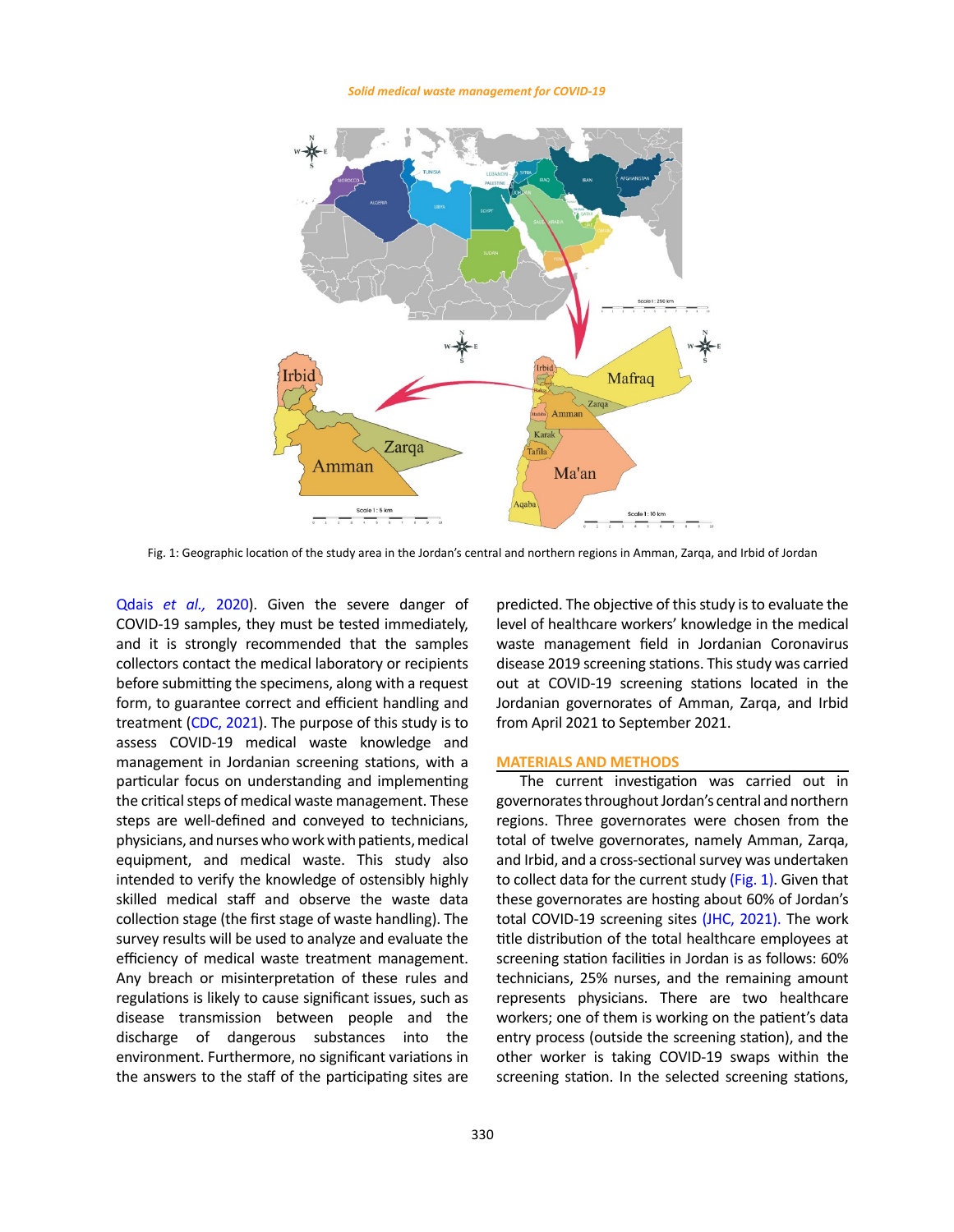interviews were performed and a survey was conducted to evaluate the degree of awareness, knowledge, and implementation of Jordanians' medical waste management protocols amongst healthcare staff such as physicians, nurses, and laboratory technicians.

The participants' responses were gathered using a designed questionnaire containing closed-ended questions with meticulous consideration to the WHO's 2020 medical waste management regulations and implemented by Jordan's MOH (JMWMRA, 2021). The questionnaire includes information about different variables such as age, gender, education level, job title, smoking, and other details about medical waste handling, awareness, knowledge, and implementation. The data collection tools were created in English and then translated into Arabic. Jordan has about 150 government-run screening facilities and 59 privately run screening stations (JPSSSC, 2021; JHC, 2021). A total of 78 workers from the collecting station sample were chosen randomly to complete the survey (41 males and 37 females, with average age 32.4 years  $\pm$  7.5) and 45 governmentrun and 33 privately run screening stations (20 doctors, 21 nurses, and 37 technicians). Participants in the study were guaranteed of their anonymity and confidentiality. The questionnaire was subdivided into three modules to gather information on various areas of medical waste management. The first module was created to determine the level of COVID-19 knowledge and awareness among healthcare personnel (Table 1). The COVID-19 medical waste administrative procedures (Table 2) focused on the second module, which examined knowledge and implementation. The third module addressed the COVID-19 medical waste collection procedures (Table 3). Responses were given in five different levels and divided into two levels of positive responses ("Very high" and "high") and three levels of negative responses ("Good," Fair," and "Poor."). Positive responses suggest that the person has a high level of knowledge and application of the subject of this topic, while negative responses indicate the reverse (Dell-Kuster *et al.,* 2014).

Data from cross-sectional surveys conducted via interviews at selected COVID-19 screening sites have been entered utilizing the IBM Statistical Package for the Social Sciences (SPSS) version 25.0. IBM SPSS was

Table 1*:* COVID-19 awareness and knowledge among healthcare workers Table 1*:* COVID-19 awareness and knowledge among healthcare workers

| No. | Question                                                                                      |
|-----|-----------------------------------------------------------------------------------------------|
|     | Identify your level of awareness of getting infected of COVID-19.                             |
|     | Identify your level of hygiene awareness.                                                     |
| 3   | Identify your level of commitment to wearing gloves, mask, shield, and coat at the workplace. |
| 4   | Identify your level of commitment to wearing gloves and mask out of the workplace.            |
|     | Identify your level of confidence about the safety and effectiveness of the COVID-19 vaccine. |
| 6   | After you started working at a COVID-19 screening facility, did you get infected by COVID-19? |

screening stations Table 3: Healthcare workers' knowledge and implementation of COVID-19 medical waste collection protocols inside screening stations COVID-19 screening stationsTable 2: COVID-19 medical waste administrative processes: Healthcare workers' understanding and implementation inside COVID-19

| No. | Question                                                                              |
|-----|---------------------------------------------------------------------------------------|
| 1   | Level of hygiene awareness                                                            |
| 2   | Speed of screening tests                                                              |
| 3   | Having warning signs that clarify the hazards of COVID-19 medical wastes              |
| 4   | Having a clear plan in case there is COVID-19 medical waste emergency pollution       |
| 5   | Giving periodic training that clarifies the importance of managing COVID-19 wastes    |
| 6   | Having a fixed schedule for COVID-19 waste removal                                    |
| 7   | Having labeled and color-coded containers that identify the content of each container |
| 8   | Having a clear and daily record that shows the amount and type of COVID-19 wastes     |
| 9   | Does your department have spare containers in case the main containers are full?      |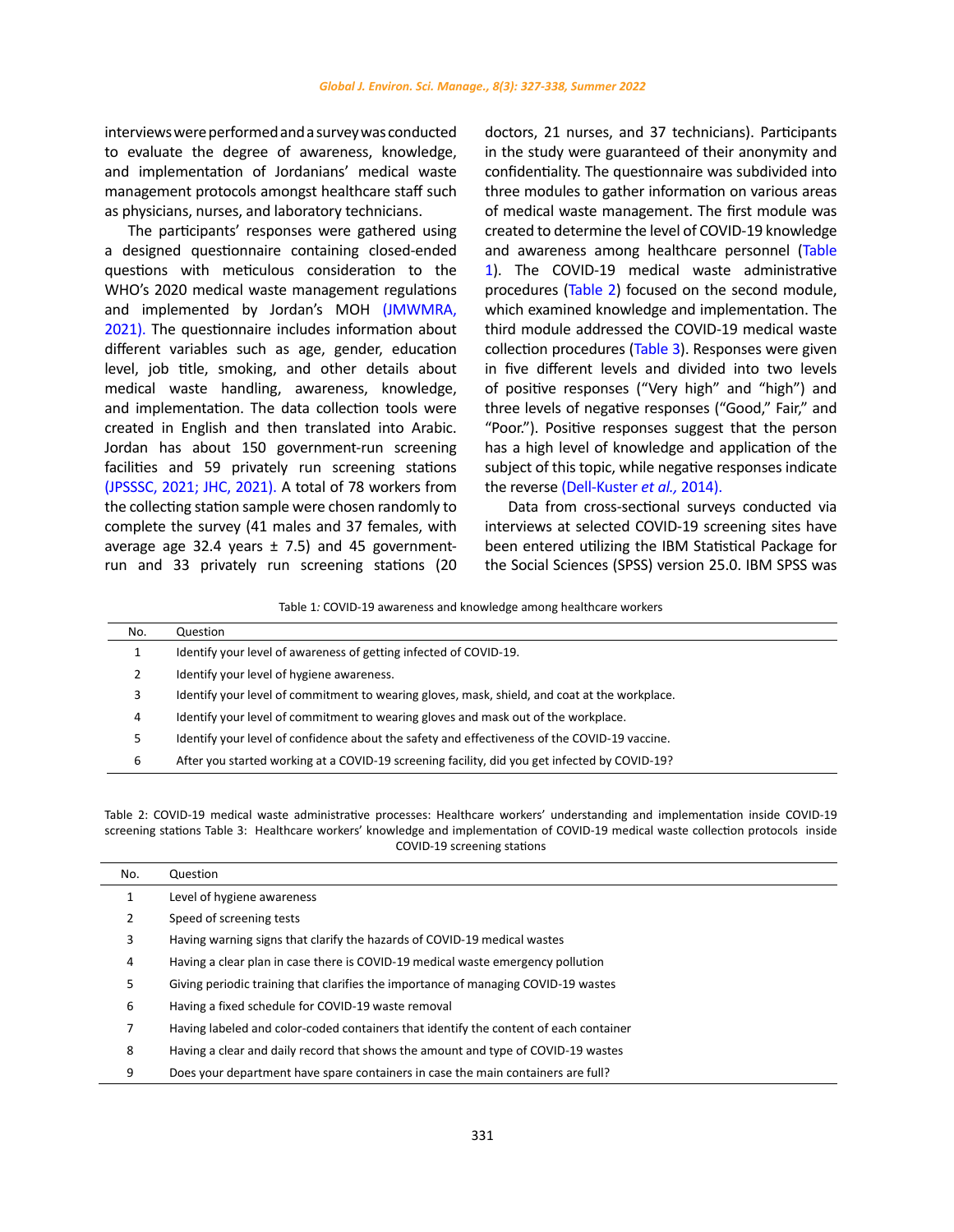#### *S.E. Alzghoul et al.*

| Table 3: Healthcare workers' knowledge and implementation of COVID-19 medical waste collection protocols inside COVID-19 screening |  |          |  |  |  |
|------------------------------------------------------------------------------------------------------------------------------------|--|----------|--|--|--|
|                                                                                                                                    |  | stations |  |  |  |

| No. | Question                                                                                  |
|-----|-------------------------------------------------------------------------------------------|
| 1   | Following national and international protocols of separating and managing COVID-19 wastes |
| 2   | COVID-19 wastes are treated appropriately                                                 |
| 3   | A qualified person with the appropriate outfit takes COVID-19 wastes out of your faculty  |
| 4   | COVID-19 wastes are collected in separate bags based on waste color codes and labels      |
| 5.  | The availability of specific bags and collecting tools at your department                 |
| 6   | The containers are sterilized after waste transportation                                  |

used to evaluate the data acquired for item analysis, validity, and reliability of the produced instrument. Descriptive statistics were used to calculate frequency, percentage, average, and variance for study participants' general characteristics. The study's findings were presented in the form of figures and texts as needed. Internal consistency reliability (Cronbach's alpha coefficient) was used to verify the uniformity of questions in this study. Linear regression, multinomial logistic regression (Taber, 2017), and the analysis of variance (ANOVA) were conducted to evaluate the differences between groups. The significance level was set at  $p \leq 0.05$ .

## **RESULTS AND DISCUSSION**

The reliability statistics for each of the three modules and on the overall questionnaire are discussed as; The first module's Cronbach's alpha coefficient is 0.797 with a Guttman split-half coefficient of 0.674; The second module's Cronbach's alpha coefficient is 0.797 with a Guttman split-half coefficient of 0.68; The third module's Cronbach's alpha coefficient is 0.877 with a Guttman split-half coefficient of 0.788, specifying that the subscale has adequate inter-term reliability; and the entire questionnaire's Cronbach's alpha coefficient is 0.895 with a Guttman split-half coefficient is 0.831, indicating that the subscale has sufficient inter-term reliability. Further analysis revealed that removing any of the items would not significantly increase the alpha level. The questionnaire demonstrates that 99% of participants can recognize more than three COVID-19 symptoms and characterize more than three COVID-19 preventative approaches. In addition, only 5.2% of workers have poor faith in SARS-CoV-2 vaccines, whereas 91% are eager to get vaccinated. The purpose of the first module was to determine the level of knowledge and awareness in medical waste management among healthcare professionals. Fig. 2 depicts the survey findings of several categories. The additive positive replies (the sum of positive answers/ the total number of answers) and additive negative replies (the sum of negative answers/the total number of answers) are summarized in this graph. Different categories represent different replies to the survey's questions. Doctors and government-run screening stations had the highest positive value with a positive average of 0.83 and 0.86, respectively, whereas private sector screening stations had the lowest positive value with an average of 0.78. Nurses and laboratory technicians also showed a lack of personal awareness among other job titles. Nurses and private-sector screening station personnel, in particular, were less likely to commit to wearing gloves and masks outside of the workplace, with p-values of 0.024 and 0.043, respectively. Furthermore, doctors had the highest level of hygiene awareness (p-value 0.042). A fivepoint Likert scale was used to evaluate module 1, the outcomes were highly satisfying, with a scale value of 4.23 (Lange *et al.,* 2020).

The additive sums of the second module, which focused on COVID-19 medical waste administrative procedures, are shown in Fig. 3.

The results demonstrate that most categories have negative additive sums of answers with a value of 0.27 or greater, with the highest negative averages found for males, technicians, and among doctors. Governmentrun and private sector stations have nearly identical negative averages of 0.3 and 0.31, respectively. However, multinomial logistic regression (Petrucci, 2009) revealed that government-run screening stations were 2.36 times more likely to have a clear plan in the event of COVID-19 medical waste emergency pollution (p-value 0.044) and were more prepared if the main containers were full by providing spare containers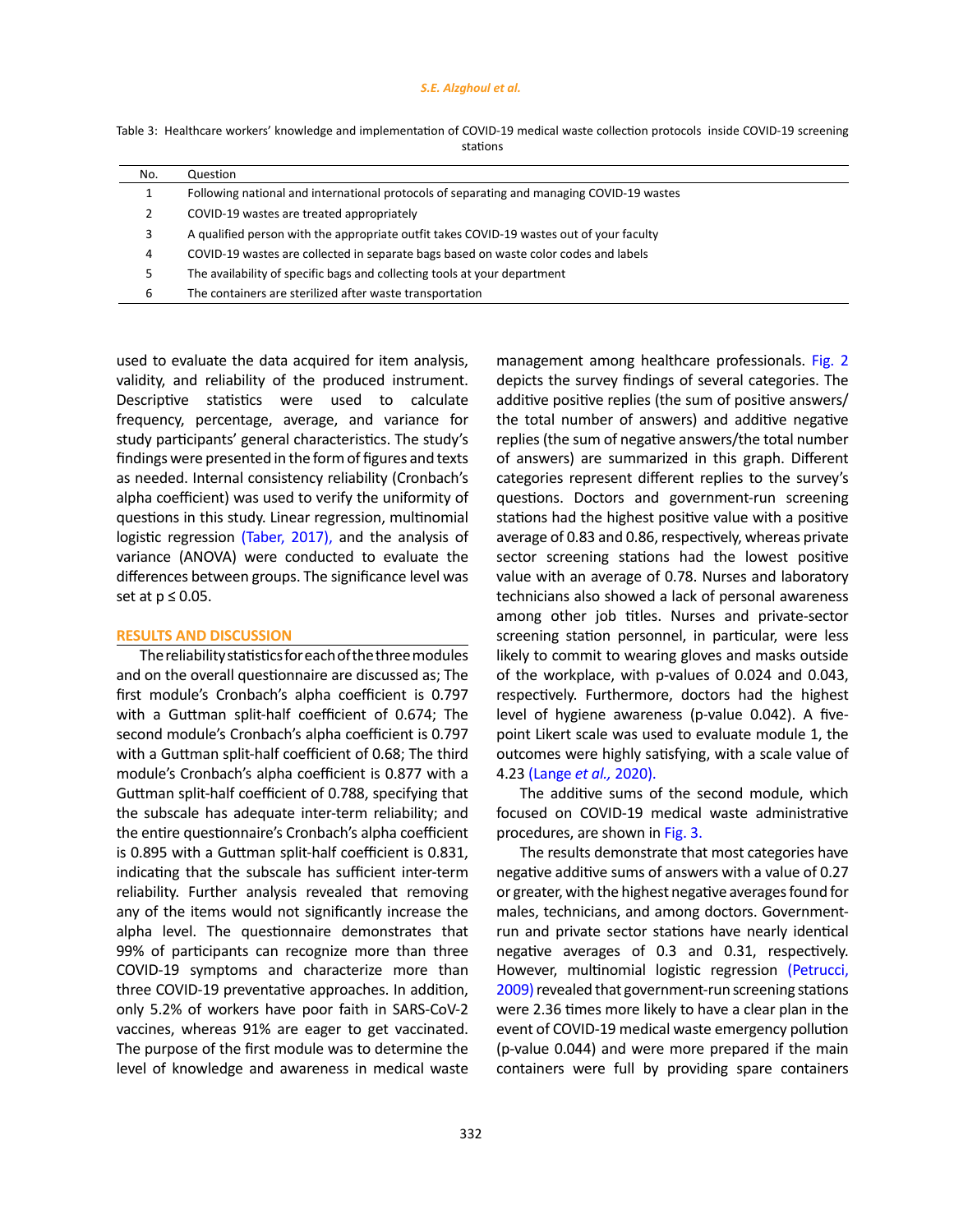(p-value 0.001). On the other hand, nurses have the highest rate of correctly applying COVID-19 medical waste administrative procedures, with an average of 0.73. Moreover, they were more confident than other healthcare personnel in performing nasal swaps (the fastest speed of test) with p-value 0.031. Besides, a value of 3.86 on a five-point Likert scale indicates that module 2 overall performance was satisfactory. Fig. 4 depicts the results of the additive sums of answers in the third module, which examines knowledge and application of COVID-19 medical waste collection measures. Males have a lower understanding of waste management methods than females. Furthermore, the private sector fails to execute national and international protocols properly, with a negative average of more than 40%. Nurses, unlike the first and second modules, had the highest positive average of 0.69. Further analysis showed that governmentrun screening stations employers outperformed private-run screening stations employers in terms of adhering to national and international procedures for separating and handling COVID-19 wastes (p-value 0.028). Females, on the other hand, treated waste better than males (p-value 0.045). Finally, nurses were more concerned with ensuring that containers were sterilized following the waste collection process (p-value 0.023). As expected, the third module has the

lowest Likert scale value of 3.8.

The analysis also showed that modules 3 and 2 have a significant positive correlation (R-value = 0.66, p-value < 0.001). However, modules 1 and 3 have weak significant association (p-value =  $0.24$  and p-value < 0.004, respectively). Finally, between the second and first modules, there is a significant positive correlation  $(R-value = 0.31$ , p-value < 0.001). The findings of this investigation revealed that there are no significant medical waste management shortages at the screening stations. Although the results of government screening stations in Jordan are better than those of private-sector screening stations, which require more attention to improve their performance, this is not to say that these hospitals are entirely following the proper and most acceptable medical waste administrative processes and collecting practices. The medical team should be well competent and adequately trained in this field due to the importance and danger of medicinal wastes on both humans and the environment. Figs. 2–4 illustrate that doctors and nurses are the most likely healthcare workers to correctly follow administrative and collection rules. Furthermore, because they have noticed hazardous or unpleasant habits and practices in the collection of medical wastes within screening stations, technicians must pay closer attention to national and international waste management rules.



Fig. 2: Module 1 additive sums of positive answers (blue) and negative answers (orange) Fig. 2: Module 1 additive sums of positive answers (blue) and negative answers (orange)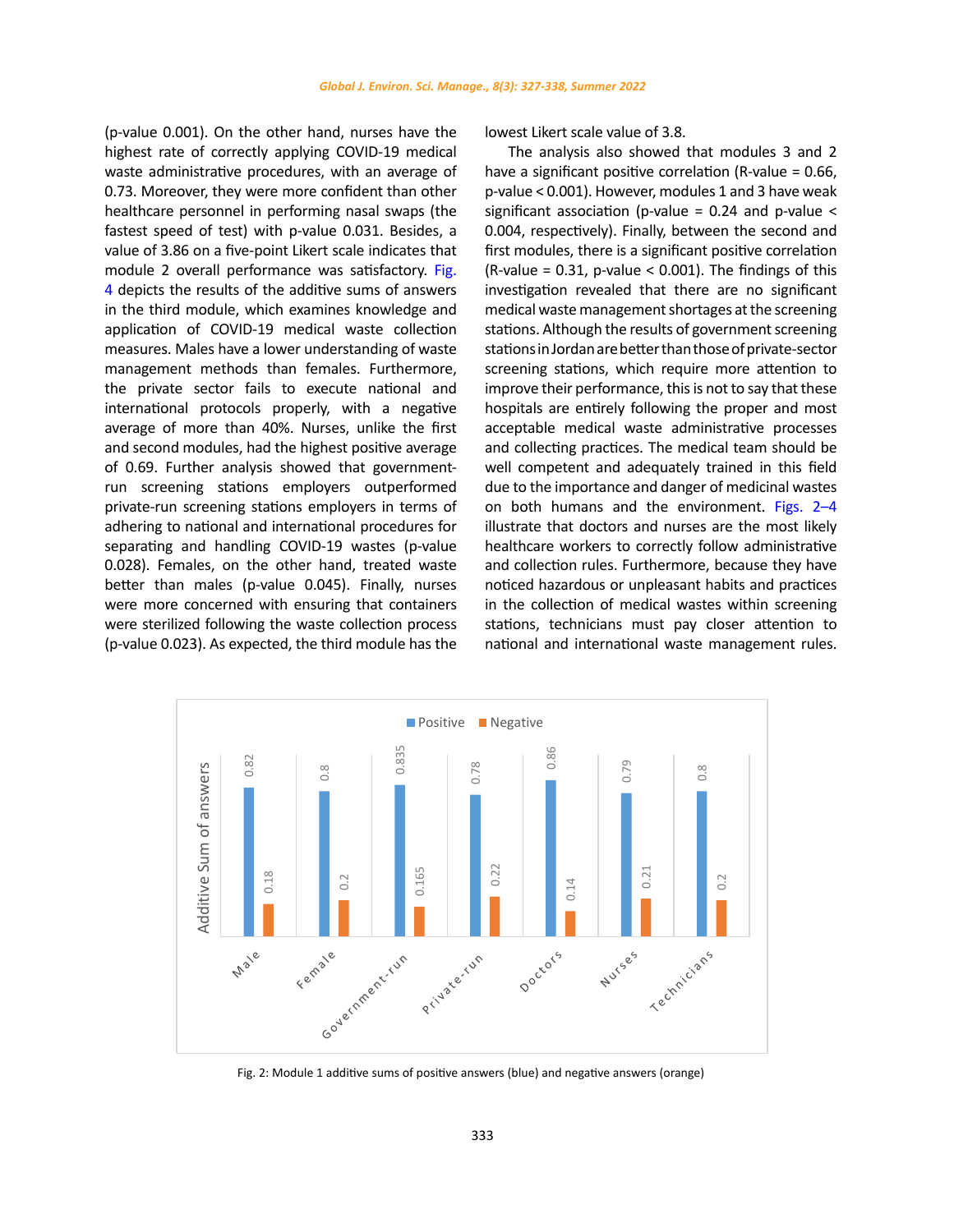#### *Solid medical waste management for COVID-19*



Fig. 3: Module 2 additive sums of positive answers (blue) and negative answers (orange)

Further investigation shows that 46% of participants did not get infected with COVID-19 after they started working in screening stations. After starting working, the average time to get infected is 3.9 months, indicating that most of the staff are applying module 1 correctly. The findings are analyzed and compared with many categories like gender, job title, employer, age, and smoking status via a one-way ANOVA. In the first module, there were no significant differences in any of the category responses. Furthermore, in the module 2 questions, there are no significant differences between the different groups. When the replies to the job title and employer categories are examined in the third module, no significant difference appears in the areas mentioned above as shown in Figs. 2 and 3. The current study found that healthcare practitioners had a high degree of knowledge regarding COVID-19. The average percentage of positive answers was 81.9 %. This is consistent with research undertaken in Egypt, Pakistan, and China (Abdel Wahed *et al.,* 2020; Saqlain *et al.,* 2020; Zhang *et al.,* 2020). Furthermore, a study found that the effect of one's family and society improved the degree of awareness of healthcare personnel (Nabe-Nielsen *et al.,* 2021). Regardless of their profession, the participants in this research had a decent knowledge, particularly about COVID-19 disease prevention methods. With an emphasis on the correct belief that personal hygiene may prevent infection, which was prevalent among physicians, practically all healthcare workers were aware of the proper

infection control procedures, which conforms with research from Bangalore and Egypt (Elgibaly *et al.,* 2021). The findings of this investigation demonstrated a very high degree of trust in COVID-19 vaccinations, which is consistent with other study (Shrestha *et al.,* 2021). In contrast, research showed that Iran, Japan, and the United States revealed a low degree of trust in COVID-19 vaccines (Wong *et al.,* 2021; Hou *et al.,* 2021). Additionally, a survey found that 68% of healthcare professionals acknowledged that proper segregation is the most critical stage in waste management, and 82 % of participants working in this setup were familiar with the various color-coded containers used for medical waste separation (Ilyas *et al.,* 2020). Another study showed that the majority of healthcare workers 79.3% were consistently implemented the MOH recommendations for medical waste management, and 69.1% of healthcare workers categorized the color-coded containers used for medical waste disposal according to the kind of waste. While treating COVID-19 patients, about 76.6 % of healthcare personnel always followed infection control procedures(Jalal *et al.,* 2021). In this study, most of the participating healthcare workers (88.3 %) demonstrated a high level of awareness inside screening facilities and adhered to infection control policies while taking nasal swaps from COVID-19 patients. Additionally, 73.1% of screening station workers were able to recognize the labeled and color-coded containers used to identify each container's content. The availability of spare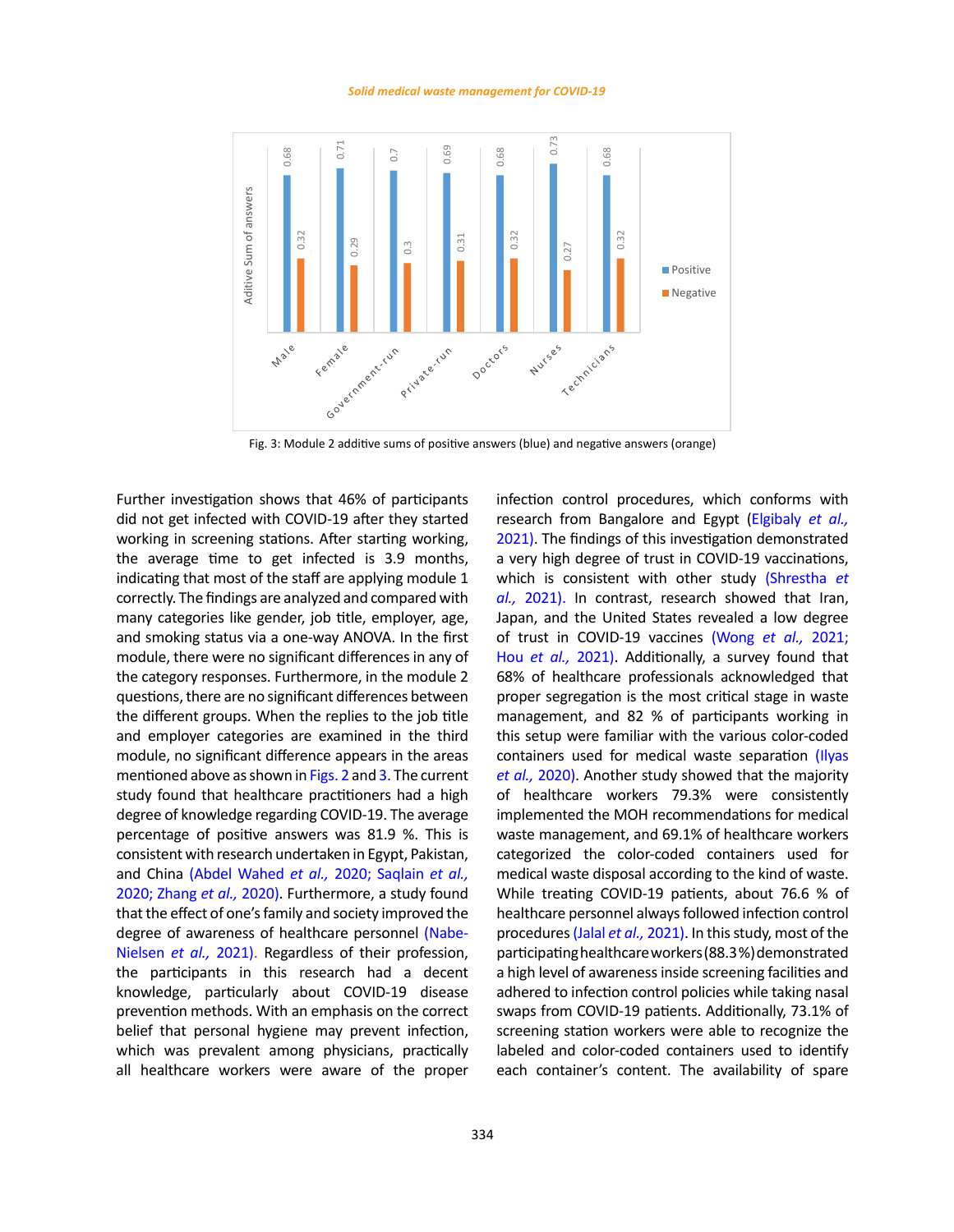*Global J. Environ. Sci. Manage., 8(3): 327-338, Summer 2022*



Fig. 4: Module 3 additive sums of positive answers (blue) and negative answers (orange)

containers at screening stations was rated positively by 93.6 % of healthcare workers. Unfortunately, only 48.7% of Jordanian healthcare workers at COVID-19 screening stations received periodic medical waste management training; as a result, policymakers must devote more time and effort to providing health workers with appropriate training. The survey findings also revealed that 69.2 % of healthcare personnel followed local and international (WHO) guidelines for separating and treating COVID-19 wastes, which is greater than the positive response in other countries such as Vietnam and Bangladesh (Tien *et al.,* 2021). A research conducted in Alahsa on the attitudes of healthcare workers toward correctly managing COVID-19 medical wastes revealed that most healthcare professionals agreed that medical wastes must be appropriately handled and that management needs collaboration (Jalal *et al.,* 2021). However, in this study, only 65.4 % of healthcare workers handled COVID 19 medical waste appropriately, which is lower than the proportion of healthcare professionals in Alahsa, Saudi Arabia. Overall, this study found that Jordanian healthcare workers at COVID-19 screening stations demonstrated a high level of knowledge and practice when compared to medical waste treatment guidelines in many countries with emerging and developing economies, which are poorly regulated and frequently disregard WHO recommendation for adequate medical waste treatment (Singh *et al.,* 2021).

### **CONCLUSION**

This study reports the results of a survey of personnel in several COVID-19 screening sites located across Jordan. The key criteria listed in the WHO and MOH rules released following the epidemic were covered in this study. These requirements include healthcare personnel's expertise and awareness, administrative processes, and collecting techniques. The research survey focused on personal medical waste knowledge and awareness, medical waste administrative procedures which were applied by the healthcare workers inside COVID-19 screening stations, and applying national and international COVID-19 medical waste administrative and collection standards inside COVID-19 screening sites. According to the study, 99 % can identify more than three COVID-19 symptoms and define more than three COVID-19 preventative procedures. Furthermore, 5.2 % have little confidence in SARS-CoV-2 vaccinations, whereas 91% are ready to be immunized. For the first module, all categories provided highly satisfactory responses, but the private sector screening stations, females, nurses, and laboratory technicians, among others, showed a lack of personal awareness. The results of the second module revealed that the majority of categories have unfavorable responses in terms of awareness and application of COVID-19 medical waste administrative processes inside screening stations. However, the overall performance of the second module was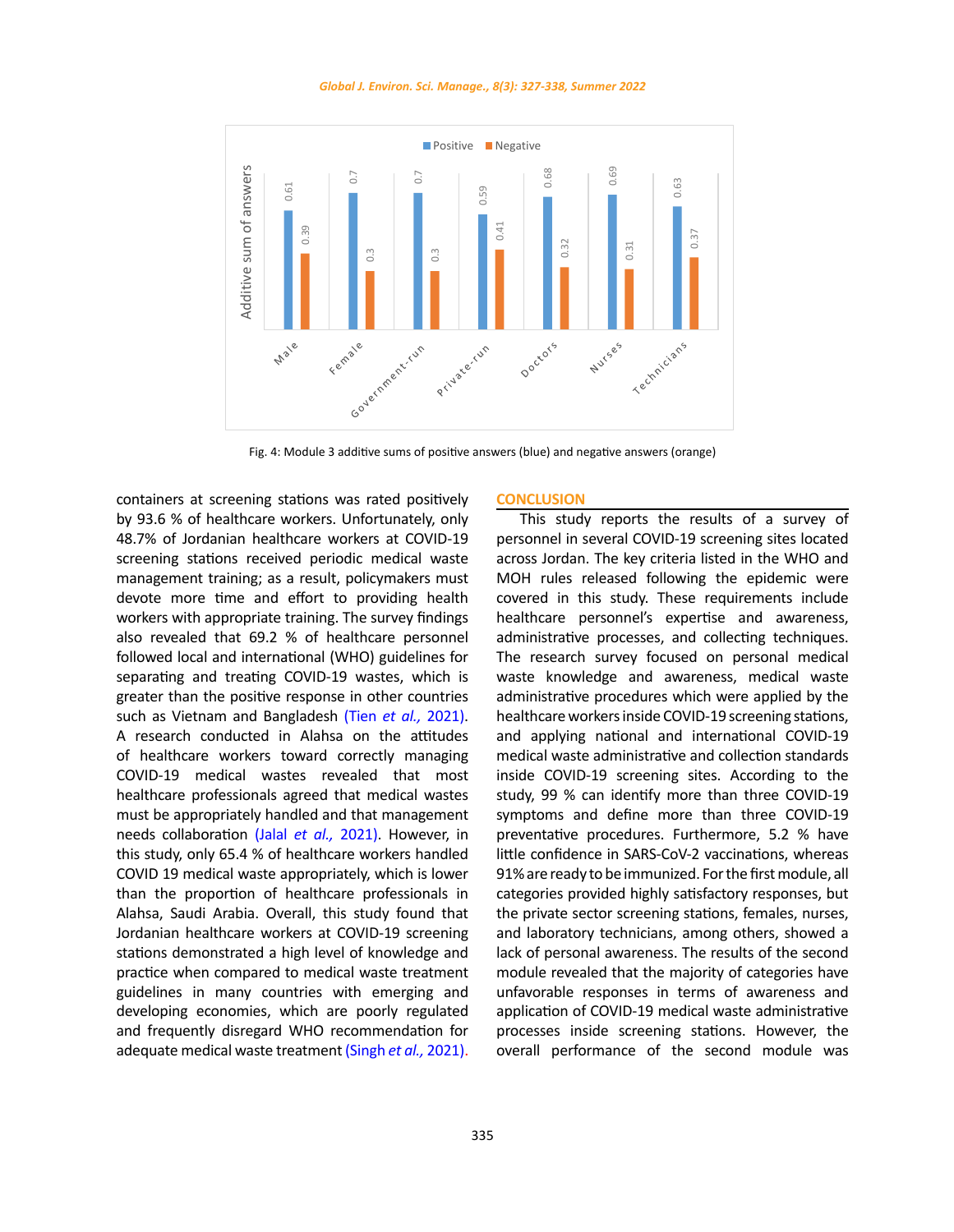adequate. The results of the third module, which examined knowledge and application of COVID-19 medical waste-collecting procedures inside screening stations by health care workers, revealed that males have a lower knowledge of waste management methods than females. Furthermore, the private sector fails to implement national and international protocols fully. As a result, Jordan's medical waste management system are effective, although it needs further attention. Although the Jordanian government is paying close attention to this issue, some who work with hazardous waste are ignorant of the actual implications. Furthermore, the management of these institutions should pay greater attention to how medical waste is treated and disposed of at all levels. More thorough studies will be necessary in the future. This study did not calculate the quantity of medical waste generated in various medical institutions. Contaminants of various sorts were not calculated as well.

## **AUTHOR CONTRIBUTIONS**

S.M. Alzghoul conducted the literature review, statistical analysis of the gathered data, data analysis and interpretation, paper preparation, and manuscript edition. O. Smadi compiled the data analysis and helped with paper preparation, literature review, and manuscript editing. M.B. Alzghoul assisted with the literature review, data interpretation, and paper writing. T.D. Almomani conducted the literature review, analyzed the acquired data statistically, and manuscript edition. O. Albataineh edited and prepared the text, as well as analyzed the data.

## **ACKNOWLEDGMENT**

The authors are appreciative to Mrs. Alaa Mofleh Alzghoul for her help in data collection, to the staff at COVID 19 screening sites for supplying the data required for this study's development, and to The Hashemite University for its support.

# **CONFLICT OF INTEREST**

The authors declare no potential conflict of interest regarding the publication of this work. In addition, the ethical issues including plagiarism, informed consent, misconduct, data fabrication and, or falsification, double publication and, or submission, and redundancy have been completely witnessed by the authors.

#### **OPEN ACCESS**

This article is licensed under a Creative Commons Attribution 4.0 International License, which permits use, sharing, adaptation, distribution and reproduction in any medium or format, as long as you give appropriate credit to the original author(s) and the source, provide a link to the Creative Commons license, and indicate if changes were made. The images or other third-party material in this article are included in the article's Creative Commons license, unless indicated otherwise in a credit line to the material. If material is not included in the article's Creative Commons license and your intended use is not permitted by statutory regulation or exceeds the permitted use, you will need to obtain permission directly from the copyright holder. To view a copy of this license, visit: [http://creativecommons.](http://creativecommons.org/licenses/by/4.0/) [org/licenses/by/4.0/](http://creativecommons.org/licenses/by/4.0/)

## **PUBLISHER'S NOTE**

GJESM Publisher remains neutral with regard to jurisdictional claims in published maps and institutional affiliations.

## **ABBREVIATIONS**

| ℅            | Percent                                            |
|--------------|----------------------------------------------------|
| <b>ANOVA</b> | The analysis of variance                           |
| COVID-19     | Coronavirus disease 2019                           |
| Fiq.         | Figure                                             |
| HIV          | Human immunodeficiency virus                       |
| MOH          | Ministry of Health                                 |
| n            | Number of samples                                  |
| PPF          | Personal protection equipment                      |
| p-value      | Probability value                                  |
| SARS-CoV-2   | Severe acute respiratory syndrome<br>coronavirus 2 |
| SPSS         | Statistical package for the social<br>sciences     |
| IJΝ          | <b>United Nations</b>                              |
| USEPA        | United States Environmental<br>Protection Agency   |
| WНO          | World Health Organization                          |

#### **REFERENCES**

[Abdel Wahed, W.Y.; Hefzy, E.M.; Ahmed, M.I.; Hamed, N.S., \(2020\).](https://link.springer.com/article/10.1007%2Fs10900-020-00882-0) [Assessment of knowledge, attitudes, and perception of health](https://link.springer.com/article/10.1007%2Fs10900-020-00882-0)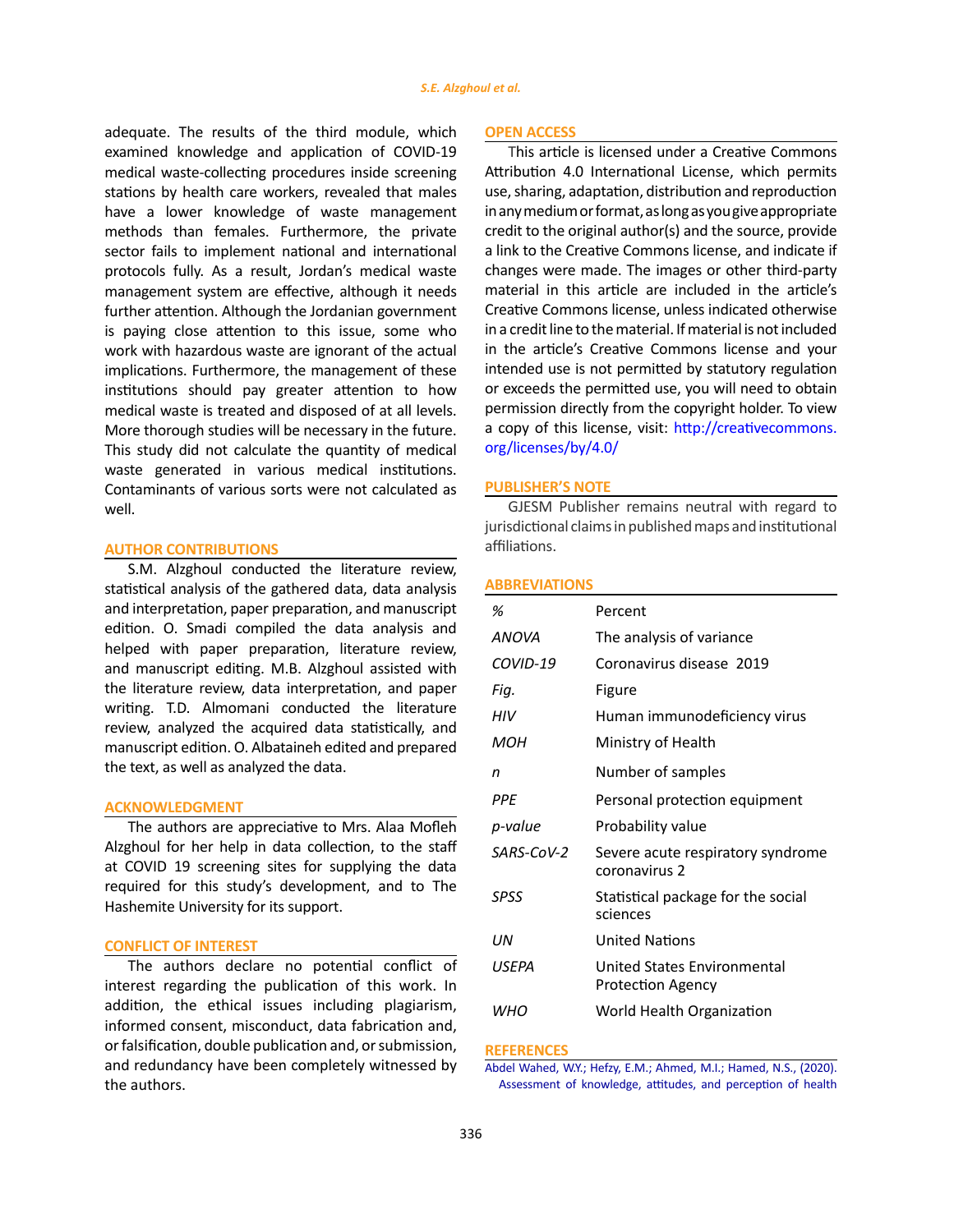[care workers regarding COVID-19. A cross sectional study from](https://link.springer.com/article/10.1007%2Fs10900-020-00882-0)  [Egypt. J. Community Health. 45\(6\): 1242-1251](https://link.springer.com/article/10.1007%2Fs10900-020-00882-0) **(10 pages)**.

- [Abu-Qdais, H.A.; Al-Ghazo, M.A.; Al-Ghazo, E.M., \(2020\). Statistical](https://www.gjesm.net/article_38982.html)  [analysis and characteristics of hospital medical waste under novel](https://www.gjesm.net/article_38982.html)  [Coronavirus outbreak. Global J. Environ. Sci. Manage., 6 \(Special](https://www.gjesm.net/article_38982.html)  [Issue in Covid-19\): 21-30](https://www.gjesm.net/article_38982.html) **(10 pages).**
- [Agamuthu, P.; Barasarathi, J., \(2020\). Clinical waste management](https://journals.sagepub.com/doi/10.1177/0734242X20959701)  [under COVID-19 scenario in Malaysia. Waste Manage., Res.,](https://journals.sagepub.com/doi/10.1177/0734242X20959701)  [39\(1\): Suppl. 18-26](https://journals.sagepub.com/doi/10.1177/0734242X20959701) **(9 pages)**.
- [Babanyara Y.Y.; Ibrahim, D.B.; Garba T.; Bogoro, A.G.; Abubakar,](https://publications.waset.org/9996582/poor-medical-waste-management-mwm-practices-and-its-risks-to-human-health-and-the-environment-a-literature-review)  [M.Y., \(2013\). Poor medical waste management \(MWM\) practices](https://publications.waset.org/9996582/poor-medical-waste-management-mwm-practices-and-its-risks-to-human-health-and-the-environment-a-literature-review)  [and its risks to human health and the environment: A Literature](https://publications.waset.org/9996582/poor-medical-waste-management-mwm-practices-and-its-risks-to-human-health-and-the-environment-a-literature-review)  [Review, World Academy of Science, Engineering and Technology,](https://publications.waset.org/9996582/poor-medical-waste-management-mwm-practices-and-its-risks-to-human-health-and-the-environment-a-literature-review)  [Open Science Index 83, Int. J. Health Med. Eng., 7\(11\): 780 - 787](https://publications.waset.org/9996582/poor-medical-waste-management-mwm-practices-and-its-risks-to-human-health-and-the-environment-a-literature-review)  **[\(8 pages\).](https://publications.waset.org/9996582/poor-medical-waste-management-mwm-practices-and-its-risks-to-human-health-and-the-environment-a-literature-review)**
- [CDC, \(2020\). Interim Laboratory Biosafety Guidelines: COVID-19.](https://www.cdc.gov/coronavirus/2019-ncov/lab/lab-biosafety-guidelines.html)  [Centers for Disease Control and Prevention.](https://www.cdc.gov/coronavirus/2019-ncov/lab/lab-biosafety-guidelines.html)
- [Dell-Kuster, S.; Sanjuan, E.; Todorov, A.; Weber, H.; Heberer, M.;](https://bmcmedresmethodol.biomedcentral.com/articles/10.1186/1471-2288-14-96)  [Rosenthal, R., \(2014\). Designing questionnaires: healthcare](https://bmcmedresmethodol.biomedcentral.com/articles/10.1186/1471-2288-14-96)  [survey to compare two different response scales. BMC Med. Res.](https://bmcmedresmethodol.biomedcentral.com/articles/10.1186/1471-2288-14-96)  [Methodol., 14\(1\)](https://bmcmedresmethodol.biomedcentral.com/articles/10.1186/1471-2288-14-96) **(13 pages)**.
- [Elgibaly, O.; Daef, E.; Elghazally, S.; Hassan, H.; ElsaidTash, R.; Bahgat,](http://www.germs.ro/en/Articles/Knowledge-perception-and-confidence-of-healthcare-workers-about-COVID-19-preventive-measures-during-the-first-wave-of-the-pandemic-a-cross-sectional-study-from-Egypt-1415)  [S.; ELantouny, N.; Zarzour, A.; Othman, M.; El-Sokkary, R., \(2021\).](http://www.germs.ro/en/Articles/Knowledge-perception-and-confidence-of-healthcare-workers-about-COVID-19-preventive-measures-during-the-first-wave-of-the-pandemic-a-cross-sectional-study-from-Egypt-1415)  [Knowledge, perception, and confidence of healthcare workers](http://www.germs.ro/en/Articles/Knowledge-perception-and-confidence-of-healthcare-workers-about-COVID-19-preventive-measures-during-the-first-wave-of-the-pandemic-a-cross-sectional-study-from-Egypt-1415)  [about COVID-19 preventive measures during the first wave of the](http://www.germs.ro/en/Articles/Knowledge-perception-and-confidence-of-healthcare-workers-about-COVID-19-preventive-measures-during-the-first-wave-of-the-pandemic-a-cross-sectional-study-from-Egypt-1415)  [pandemic: a cross-sectional study from Egypt. GERMS. 11\(2\): 179-](http://www.germs.ro/en/Articles/Knowledge-perception-and-confidence-of-healthcare-workers-about-COVID-19-preventive-measures-during-the-first-wave-of-the-pandemic-a-cross-sectional-study-from-Egypt-1415) 188 **[\(10 pages\)](http://www.germs.ro/en/Articles/Knowledge-perception-and-confidence-of-healthcare-workers-about-COVID-19-preventive-measures-during-the-first-wave-of-the-pandemic-a-cross-sectional-study-from-Egypt-1415)**.
- [Filimonau, V., \(2021\). The prospects of waste management in the](https://www.sciencedirect.com/science/article/pii/S0921344920305875?via%3Dihub)  [hospitality sector post COVID-19. Resour. Conserv. Recycl., 168:](https://www.sciencedirect.com/science/article/pii/S0921344920305875?via%3Dihub)  105272 **[\(9 pages\)](https://www.sciencedirect.com/science/article/pii/S0921344920305875?via%3Dihub)**.
- [Gao, F.; Tao, L.; Ma, X.; Lewandowski, D.; Shu, Z., \(2020\). A study](https://www.liebertpub.com/doi/10.1089/bio.2020.0099?url_ver=Z39.882003&rfr_id=ori%3Arid%3Acrossref.org&rfr_dat=cr_pub++0pubmed)  [of policies and guidelines for collecting, processing, and storing](https://www.liebertpub.com/doi/10.1089/bio.2020.0099?url_ver=Z39.882003&rfr_id=ori%3Arid%3Acrossref.org&rfr_dat=cr_pub++0pubmed)  [coronavirus disease 2019 patient biospecimens for biobanking](https://www.liebertpub.com/doi/10.1089/bio.2020.0099?url_ver=Z39.882003&rfr_id=ori%3Arid%3Acrossref.org&rfr_dat=cr_pub++0pubmed)  [and research. Biopreserv. Biobanking. 18\(6\): 511](https://www.liebertpub.com/doi/10.1089/bio.2020.0099?url_ver=Z39.882003&rfr_id=ori%3Arid%3Acrossref.org&rfr_dat=cr_pub++0pubmed) **(6 pages)**.
- [Haque, M.S.; Uddin, S.; Sayem, S.M.; Mohib, K.M., \(2021\).](https://www.sciencedirect.com/science/article/pii/S2213343720310095?via%3Dihub)  [Coronavirus disease 2019 \(COVID-19\) induced waste scenario: a](https://www.sciencedirect.com/science/article/pii/S2213343720310095?via%3Dihub)  [short overview. J. Environ. Chem. Eng., 9\(1\): 104660](https://www.sciencedirect.com/science/article/pii/S2213343720310095?via%3Dihub) **(14 pages)**.
- [Hou, Z.; Tong, Y.; Du, F.; Lu, L.; Zhao, S.; Yu, K.; Piatek, S.; Larson, H.;](https://www.jmir.org/2021/6/e27632)  [Lin, L., \(2021\). Assessing COVID-19 vaccine hesitancy, confidence,](https://www.jmir.org/2021/6/e27632)  [and public engagement: a global social listening study. J. Med.](https://www.jmir.org/2021/6/e27632)  [Internet Res., 23\(6\):](https://www.jmir.org/2021/6/e27632) **(11 pages)**.
- [Ilyas, S.; Srivastava, R.R.; Kim, H., \(2020\). Disinfection technology](https://www.sciencedirect.com/science/article/pii/S0048969720351810?via%3Dihub)  [and strategies for COVID-19 hospital and bio-medical waste](https://www.sciencedirect.com/science/article/pii/S0048969720351810?via%3Dihub)  [management. Sci. Total Environ., 749: 141652](https://www.sciencedirect.com/science/article/pii/S0048969720351810?via%3Dihub) **(11 pages)**.
- [Isaifan, R.J., \(2020\). The dramatic impact of Coronavirus outbreak](https://www.gjesm.net/article_38731.html)  [on air quality: has it saved as much as it has killed so far. Global J.](https://www.gjesm.net/article_38731.html)  [Environ. Sci. Manage., 6\(3\): 275-288](https://www.gjesm.net/article_38731.html) **(14 pages)**.
- [Jalal, S.; Akhter, F.; Abdelhafez, A.; Alrajeh, A., \(2021\). Assessment](https://www.mdpi.com/2227-9032/9/6/747)  [of knowledge, practice and attitude about biomedical waste](https://www.mdpi.com/2227-9032/9/6/747)  [management among healthcare professionals during COVID-19](https://www.mdpi.com/2227-9032/9/6/747)  [Crises in Al-Ahsa. Healthcare., 9\(6\):](https://www.mdpi.com/2227-9032/9/6/747) **(13 pages)**.
- [JHC, \(2021\). Jordanian Healthcare Centers. Ministry of Health.](https://www.moh.gov.jo/EN/List/Health_Centers)
- [JPSSSC, \(2021\). Jordanians' Privet Sector Screening Stations for](https://corona.moh.gov.jo/ar/page/1057/Laboratories)  [COVID-19.](https://corona.moh.gov.jo/ar/page/1057/Laboratories)
- [JMWMRA, \(2001\). Jordanian Medical Waste Management](http://www.moh.gov.jo)  [Regulations Act. Ministry of Health.](http://www.moh.gov.jo)
- [JMWMRA, \(2021\). Jordanian Medical Waste Management](http://www.moh.gov.jo)  [Regulations Act \(2021\) Ministry of Health.](http://www.moh.gov.jo)
- [Kulkarni, B.; Anantharama, V., \(2020\). Repercussions of COVID-19](https://www.ncbi.nlm.nih.gov/pmc/articles/PMC7331525/)

[pandemic on municipal solid waste management: challenges and](https://www.ncbi.nlm.nih.gov/pmc/articles/PMC7331525/) [opportunities. Sci. Total Environ., 743: 140693](https://www.ncbi.nlm.nih.gov/pmc/articles/PMC7331525/) **(8 pages)**.

- [Kulkarni, B.N., \(2020\). Environmental sustainability assessment of](https://www.sciencedirect.com/science/article/abs/pii/S2211464519300466) [land disposal of municipal solid waste generated in Indian cities: a](https://www.sciencedirect.com/science/article/abs/pii/S2211464519300466) [review. Environ. Dev., 33: 100490](https://www.sciencedirect.com/science/article/abs/pii/S2211464519300466) **(15 pages)**.
- [LaGrega, M.D.; Buckingham, P.L.; Evans, J.C., \(2015\). Hazardous](https://www.amazon.com/Hazardous-Waste-Management-Michael-LaGrega/dp/1577666933) [waste management. New Delhi, India. Medtech.](https://www.amazon.com/Hazardous-Waste-Management-Michael-LaGrega/dp/1577666933)
- [Lange, T.; Kopkow, C.; Lützner, J.; Günther, K.; Gravius, S.; Scharf, H.;](https://bmcmedresmethodol.biomedcentral.com/articles/10.1186/s12874-020-0912-8) [Stöve, J.; Wagner, R.; Schmitt, J., \(2020\). Comparison of different](https://bmcmedresmethodol.biomedcentral.com/articles/10.1186/s12874-020-0912-8) [rating scales for the use in Delphi studies: different scales lead to](https://bmcmedresmethodol.biomedcentral.com/articles/10.1186/s12874-020-0912-8) [different consensus and show different test-retest reliability. BMC](https://bmcmedresmethodol.biomedcentral.com/articles/10.1186/s12874-020-0912-8) [Med. Res. Methodol., 20\(1\)](https://bmcmedresmethodol.biomedcentral.com/articles/10.1186/s12874-020-0912-8) **(11 pages)**.
- [Mihai, F.C., \(2020\). Assessment of covid-19 waste flows during](https://www.mdpi.com/1660-4601/17/15/5439) [the emergency state in Romania and related public health and](https://www.mdpi.com/1660-4601/17/15/5439) [environmental concerns. Int. J. Environ. Res. Public Health.](https://www.mdpi.com/1660-4601/17/15/5439) [17\(15\): 5439](https://www.mdpi.com/1660-4601/17/15/5439) **(18 pages)**.
- [Nabe-Nielsen, K.; Nilsson, C.J.; Juul-Madsen, M.; Bredal, C.; Hansen,](https://oem.bmj.com/content/78/4/248) [L.O.P.; Hansen, Å.M., \(2021\). COVID-19 risk management at the](https://oem.bmj.com/content/78/4/248) [workplace, fear of infection and fear of transmission of infection](https://oem.bmj.com/content/78/4/248) [among frontline employees. Occup. Environ. Med., 78\(4\): 248-](https://oem.bmj.com/content/78/4/248) 254 **[\(7 pages\)](https://oem.bmj.com/content/78/4/248)**.
- [NCoV-2019, \(2019\). Laboratory testing for 2019 novel coronavirus in](https://www.who.int/publications/i/item/10665-331501) [suspected human cases 2020.](https://www.who.int/publications/i/item/10665-331501)
- [Neumeyer, X.; Ashton, W.S.; Dentchev, N., \(2020\). Addressing](https://www.sciencedirect.com/science/article/pii/S092134492030375X?via%3Dihub) [resource and waste management challenges imposed by](https://www.sciencedirect.com/science/article/pii/S092134492030375X?via%3Dihub) [COVID-19: an entrepreneurship perspective. Resour. Conserv.](https://www.sciencedirect.com/science/article/pii/S092134492030375X?via%3Dihub) [Recycl., 162: 105058](https://www.sciencedirect.com/science/article/pii/S092134492030375X?via%3Dihub) **(4 pages)**.
- [Petrucci, C., \(2009\). A primer for social worker researchers on how to](https://www.tandfonline.com/doi/full/10.1080/01488370802678983) [conduct a multinomial logistic regression. J. Soc. Serv. Res., 35\(2\):](https://www.tandfonline.com/doi/full/10.1080/01488370802678983) 193-205 **[\(13 pages\)](https://www.tandfonline.com/doi/full/10.1080/01488370802678983)**.
- [Prata, J.C.; Silva, A.L.P.; Walker, T.R.; Duarte, A.C.;Rocha-Santos,](https://pubs.acs.org/doi/10.1021/acs.est.0c02178) [T., \(2020\). COVID-19 pandemic repercussions on the use and](https://pubs.acs.org/doi/10.1021/acs.est.0c02178) [management of plastics. Environ. Sci. Technol., 54\(13\): 7760-7765](https://pubs.acs.org/doi/10.1021/acs.est.0c02178) **[\(6 pages\)](https://pubs.acs.org/doi/10.1021/acs.est.0c02178)**.
- [Prüss, A.; Emmanuel, J.; Stringer, R.; Pieper, U.; Townend, W.;](https://apps.who.int/iris/handle/10665/85349) [Wilburn, S.; Chantier, Y.; World Health Organization. \(2014\). Safe](https://apps.who.int/iris/handle/10665/85349) [management of wastes from health-care activities, Handbook,](https://apps.who.int/iris/handle/10665/85349) [2nd. Ed. World Health Organisation, Geneva.](https://apps.who.int/iris/handle/10665/85349)
- [Ramteke, S.; Sahu, B.L., \(2020\). Novel coronavirus disease 2019](https://www.sciencedirect.com/science/article/pii/S266601642030027X) [\(COVID-19\) pandemic: considerations for the biomedical waste](https://www.sciencedirect.com/science/article/pii/S266601642030027X) [sector in India. Case Stud. Chem. Environ. Eng., 2: 100029](https://www.sciencedirect.com/science/article/pii/S266601642030027X) **(6 [pages\)](https://www.sciencedirect.com/science/article/pii/S266601642030027X)**.
- [Saqlain, M.; Munir, M.M.; Rehman, S.U.; Gulzar, A.; Naz, S.; Ahmed,](https://www.journalofhospitalinfection.com/article/S0195-6701(20)30238-3/fulltext) [Z.; Tahir, A.H.; Mashhood, M., \(2020\). Knowledge, attitude,](https://www.journalofhospitalinfection.com/article/S0195-6701(20)30238-3/fulltext) [practice and perceived barriers among healthcare workers](https://www.journalofhospitalinfection.com/article/S0195-6701(20)30238-3/fulltext) [regarding COVID-19: a cross-sectional survey from Pakistan. J.](https://www.journalofhospitalinfection.com/article/S0195-6701(20)30238-3/fulltext) [Hosp. Infect., 105\(3\): 419-423](https://www.journalofhospitalinfection.com/article/S0195-6701(20)30238-3/fulltext) **(5 pages)**.
- [Sarkodie, S.; Owusu, P., \(2020\). Impact of COVID-19 pandemic on](https://link.springer.com/article/10.1007/s10668-020-00956-y) [waste management. Environ. Dev. Sustain., 23\(5\): 7951-7960](https://link.springer.com/article/10.1007/s10668-020-00956-y) **(10 [pages\)](https://link.springer.com/article/10.1007/s10668-020-00956-y)**.
- [Sharma, H.B.; Vanapalli, K.R.; Cheela, V.S.; Ranjan, V.P.; Jaglan,](https://www.sciencedirect.com/science/article/pii/S0921344920303694) [A.K.; Dubey, B.; Goel, S.; Bhattacharya, J., \(2020\). Challenges,](https://www.sciencedirect.com/science/article/pii/S0921344920303694) [opportunities, and innovations for effective solid waste](https://www.sciencedirect.com/science/article/pii/S0921344920303694) [management during and post COVID-19 pandemic. Resour.](https://www.sciencedirect.com/science/article/pii/S0921344920303694) [Conserv. Recycl., 162: 105052](https://www.sciencedirect.com/science/article/pii/S0921344920303694) **(12 pages)**.
- [Shinee, E.; Gombojav, E.; Nishimura, A.; Hamajima, N.; Ito, K., \(2008\).](https://www.sciencedirect.com/science/article/abs/pii/S0956053X07000931?via%3Dihub) [Healthcare waste management in the capital city of Mongolia.](https://www.sciencedirect.com/science/article/abs/pii/S0956053X07000931?via%3Dihub) [Waste Manage., 28\(2\): 435-441](https://www.sciencedirect.com/science/article/abs/pii/S0956053X07000931?via%3Dihub) **(7 pages)**.
- [Shrestha, A.; Thapa, T.; Giri, M.; Kumar, S.; Dhobi, S.; Thapa, H.;](https://bmcpublichealth.biomedcentral.com/articles/10.1186/s12889-021-11400-9)